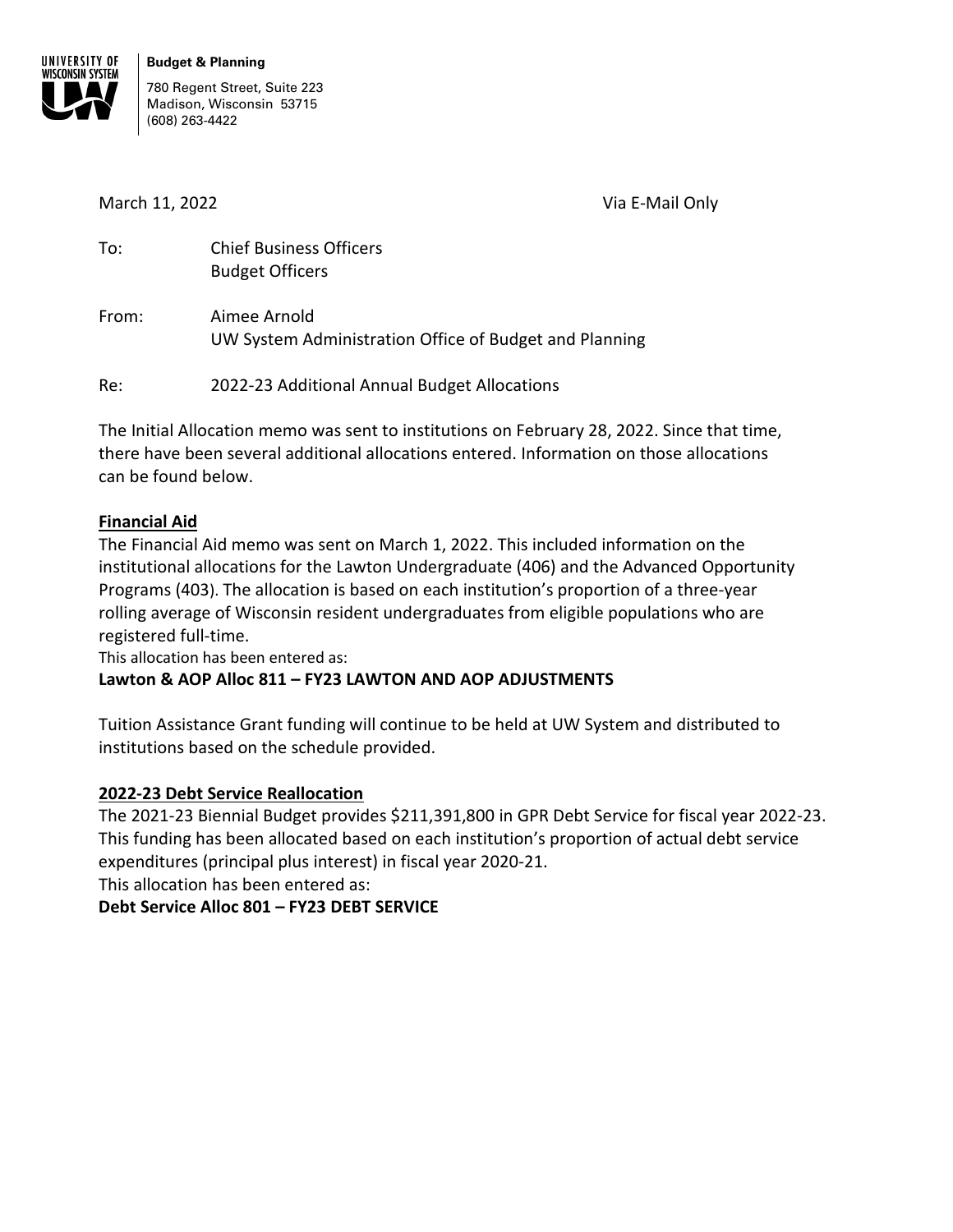# **2022-23 Utilities Allocation**

In FY21 the utilities allocation was moved off fund 109 to funds 101-103. Campuses received an allocation for utilities based on the 4-year average of actual expenditures (FY16-FY19). In FY22, the FY21 allocation was compared to an updated 4-year average of actual expenditures (FY17- FY20). Where a campus' updated average exceeded the FY21 allocation, an allocation was provided for the difference. The total of the FY21 and FY22 allocations is the starting point for FY23.

The FY23 starting point was compared to an updated 4-year average of actual expenditures (FY18-FY21). Where a campus' updated average exceeds the FY23 starting point, an allocation is provided for the difference. The calculation of the FY23 utilities adjustment is attached. If a campus received a utilities adjustment, it has been entered as:

#### **Utilities Alloc 821 – FY23 UTILITIES DISTRIBUTION**

As a reminder, campuses are made whole at the end of the fiscal year for utility expenditures exceeding the allocated budget. This process is completed by UWSA Financial Administration.

# **2022-23 Reallocation of Renewable Energy Appropriation**

This allocation redistributes the \$4,367,000 in fund 118 based on each institution's proportion of actual renewable energy expenditures in fiscal year 2020-21.

This allocation has been entered as:

# **Utilities Alloc 822 – FY23 FUND 118 RENEWABLE ENERGY REALLOCATION**

# **Allocations for 2022-23 Interinstitutional Agreements with Extended Campus (EC), Institute for Business and Entrepreneurship (IBE), and UW-Madison Division of Extension (MSN-EXT)**

As part of our agreement with the former UW Extension units, the UW System Budget Office has removed the 104, 132, and 189 funding at each campus associated with the 2021-22 IIAs.

EC, IBE and MSN-EXT IIA allocation entries are currently being finalized. A confirmation email will be sent to budget officers once all allocations have been completed.

After an analysis of the FY22 year to date GPR/tuition fringe benefit expenditures, it has been decided that there will not be a reallocation for the tuition share of the FY23 fringe benefit supplement. We will monitor these expenditures throughout FY23 and communicate to the campuses if it appears there may be a shortfall at that time.

Questions regarding CAT related issues should be directed to Jen Goytowski [\(jgoytowski@uwsa.edu\).](mailto:jgoytowski@uwsa.edu) Allocation related issues should be directed to Chrissy Klappa [\(cklappa@uswa.edu\)](mailto:cklappa@uswa.edu). Other general budget related questions can be sent to me at [\(aarnold@uwsa.edu\).](mailto:aarnold@uwsa.edu)

CC: President Thompson Chancellors Vice Chancellors/Provosts Vice President Nelson Senior Associate Vice President Gordon Interim Associate Vice President Chanen Assistant Vice President Stephenson